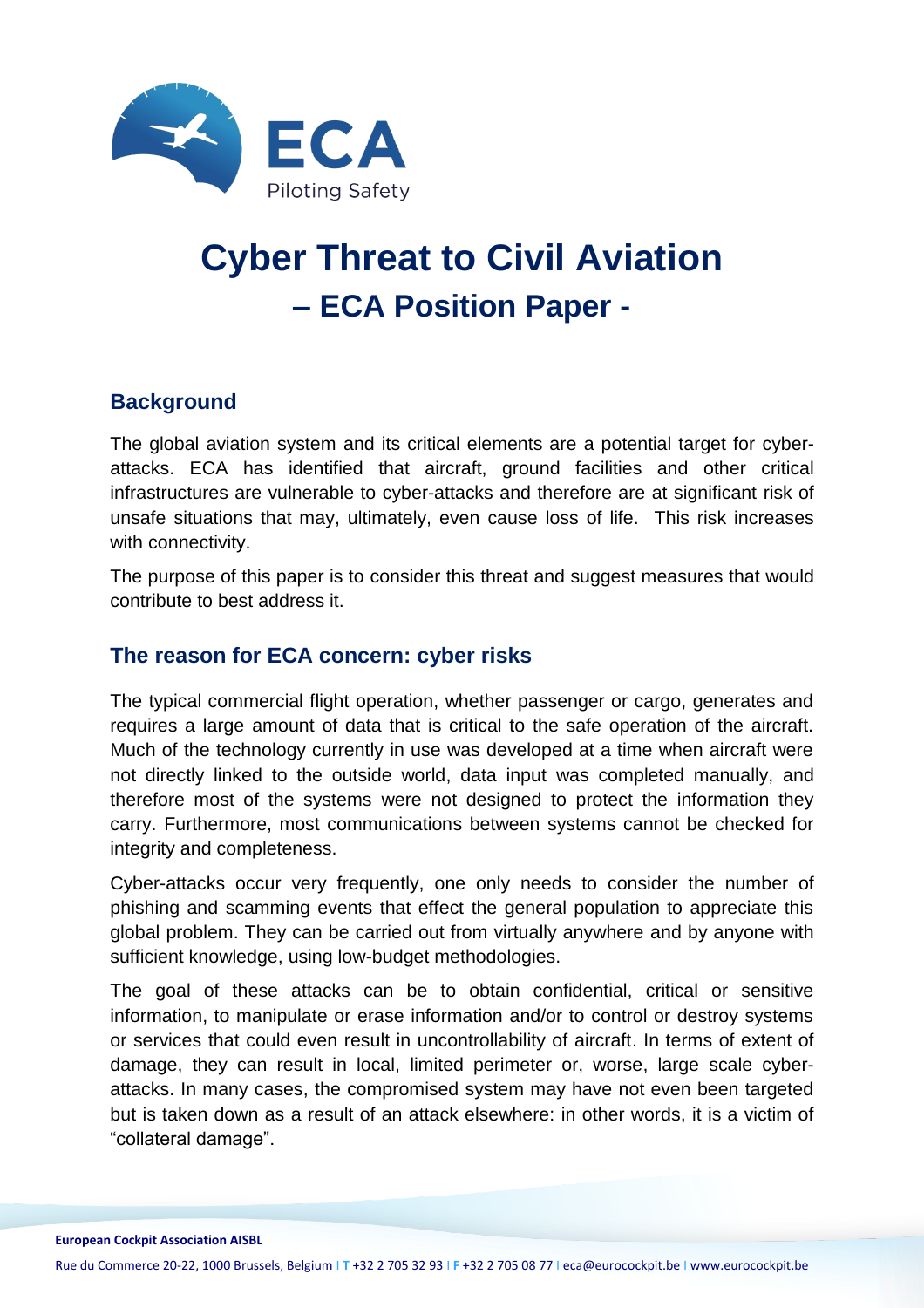Therefore, cyber security needs to be considered throughout all aviation communications pathways and applications. This cannot be done by single entities for their own systems only.

Due to the interdependencies in the realm of aviation, *cyber security is a shared responsibility* of authorities, aircraft manufacturers, airlines, airports and air traffic control organizations together with their suppliers.

Since public safety and security is at stake, it is the responsibility of States to ensure that all parties involved protect their part of the infrastructure and in coordination with all others. It is not acceptable to work in isolation and/or with the perspective that this is "someone else's job".

## **A regulatory response to cyber threat is needed**

The European Commission should put forward regulation with the aim of setting the minimum requirements that the aviation industry must fulfill. These requirements could be specific technical cyber security measures but, preferably, they will be outcome-focused. Unlike physical security, cyber security techniques provide many ways to measure security performance; therefore, a risk-based strategy is definitely the way forward.

Such regulation should not only provide technical requirements. Proper training of all personnel is a significant factor in the mitigation of cyber risks. Contingency planning is a key aspect as well, and therefore all personnel that use safety critical systems, including flight deck crew, should also be adequately trained to detect actual cyberattacks and act accordingly. This has to be addressed at regular intervals and compliance should be audited by the Authorities.

ECA believes the topic would be best addressed by requiring the National Civil Aviation Security Programmes (NCASPs) to contain a mandatory chapter on Cyber Security dealing with the issue in a comprehensive and holistic manner.

The European Commission should define the minimum requirements that would cover at least the issues of governance, risk assessment and testing/auditing.

#### **Information sharing is paramount**

The importance of an appropriate cyber security approach in aviation has been recognized at the global level. However, efforts to increase awareness and to further develop consistent cyber-resilience approaches for the aviation system remains essential.

In other industries – such as banking - information sharing has proven to be vital in the protection of critical infrastructure. In aviation, the sharing of information is greatly lacking and cyber risks are not always understood by States and relevant stakeholders. If parties were to share information on security breaches, detected attacks and best practices, the total (global) security performance of the system